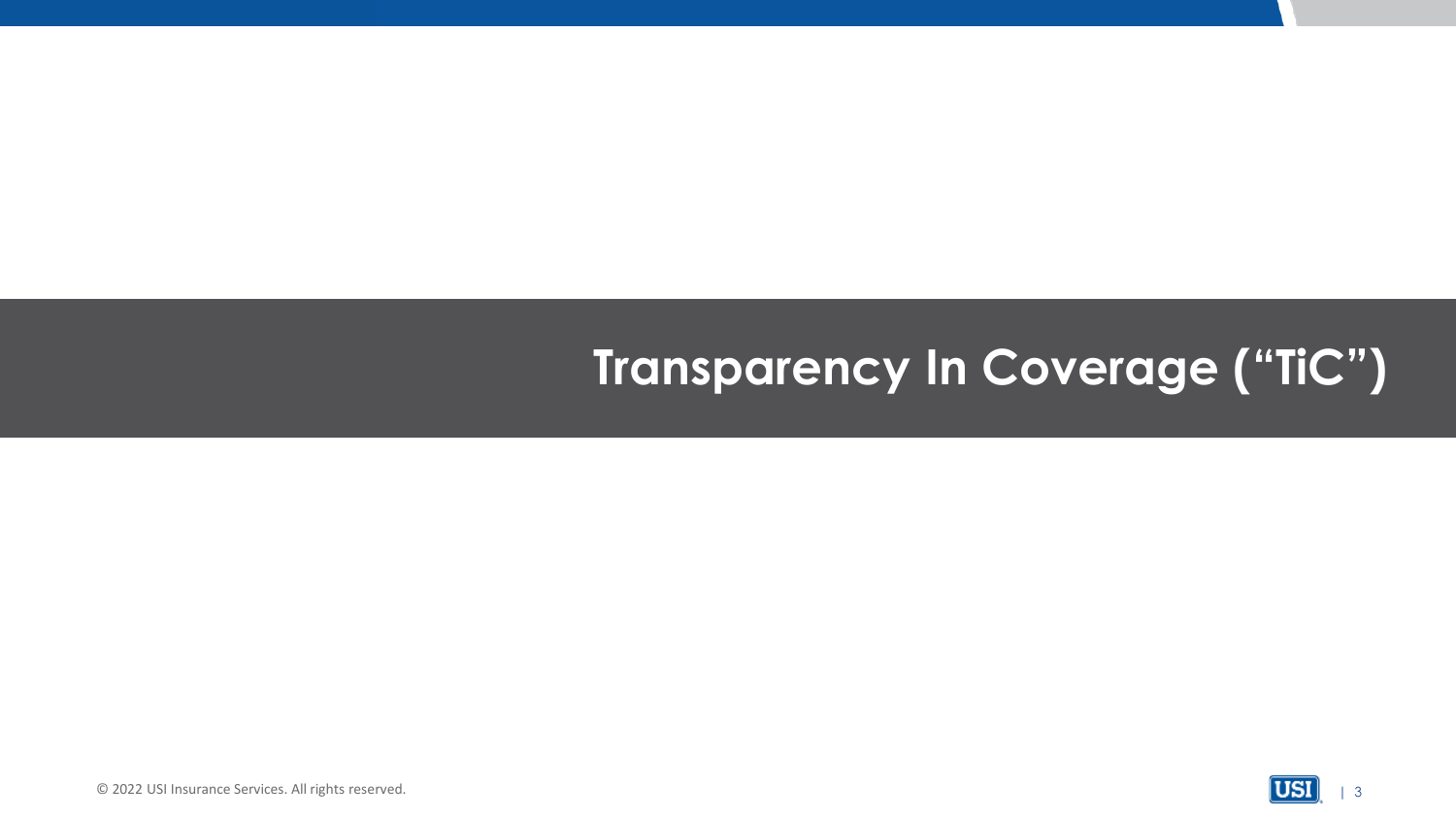### Two Requirements



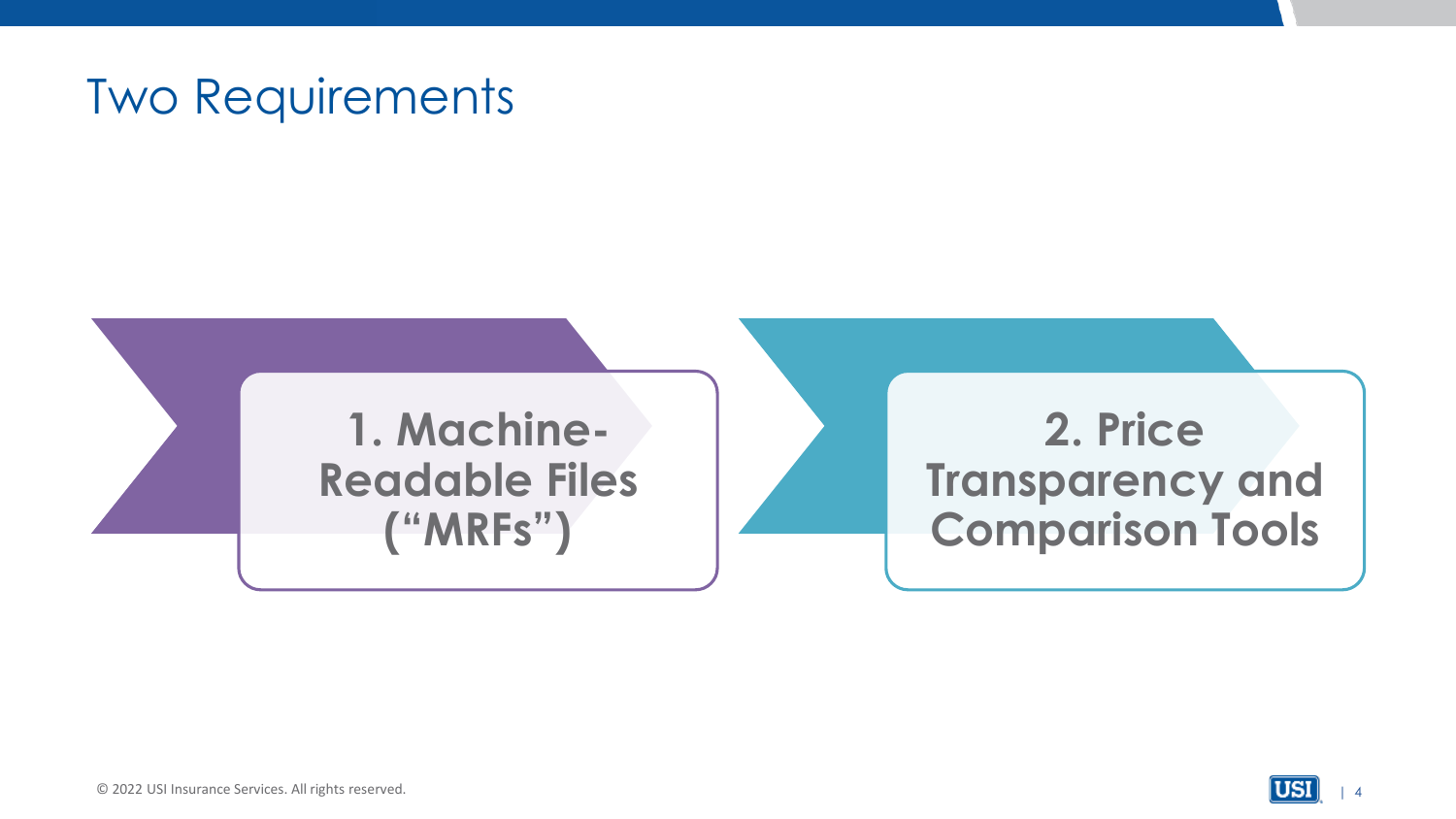### Posting Machine-Readable Files

Non-grandfathered group health plans and carriers must publish machine-readable files ("MRFs")

Disclosure of the In-Network Rate File and Allowed Amount file due by:

- **July 1, 2022**  for plan years that began between Jan. 1, 2022 – July 1, 2022
- For other plan years, plan year start month

Files must be updated monthly

Posting prescription drug file delayed pending guidance

#### In-Network Rate File

• Negotiated rates for all covered items and services between the plan or carrier and innetwork providers

#### Allowed Amount File

• Allowed amount paid to, and billed charges from, OON providers for all covered services within a 90-day period

#### Prescription Drug File (*delayed*)

• Negotiated rates and historical net prices for covered prescription drugs

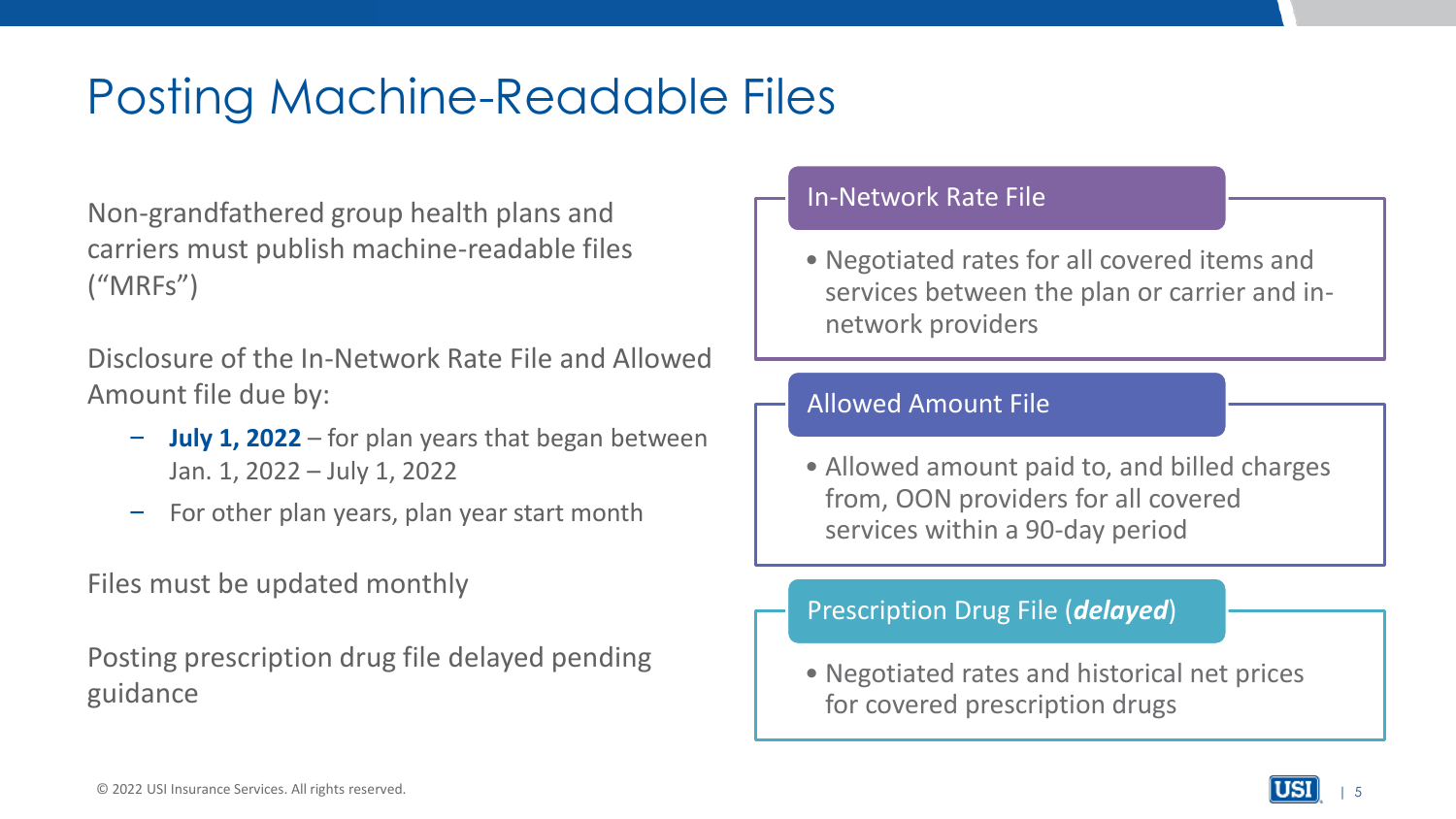## Posting Machine-Readable Files (cont.)

- MRFs must be posted to an internet website that is accessible to the public free of charge
	- No user account, password or other credentials
	- Posting to an intranet page or specific portal is not sufficient
- A lot of confusion around the posting requirement who is responsible?

### **Fully Insured**

- Carrier is responsible
- Employers can rely on the carrier to post this information if there is a written agreement between the plan and carrier
- If no written agreement employers should post link to MRFs on the employer's public facing website

### **Self-Funded**

- Employers may contract with their TPA to create and publicly post the plan's MRFs – plan remains liable
- Best practice, if TPA posts the files on behalf of the plan, consider adding a link to the MRFs on the plans (or employer's) public facing website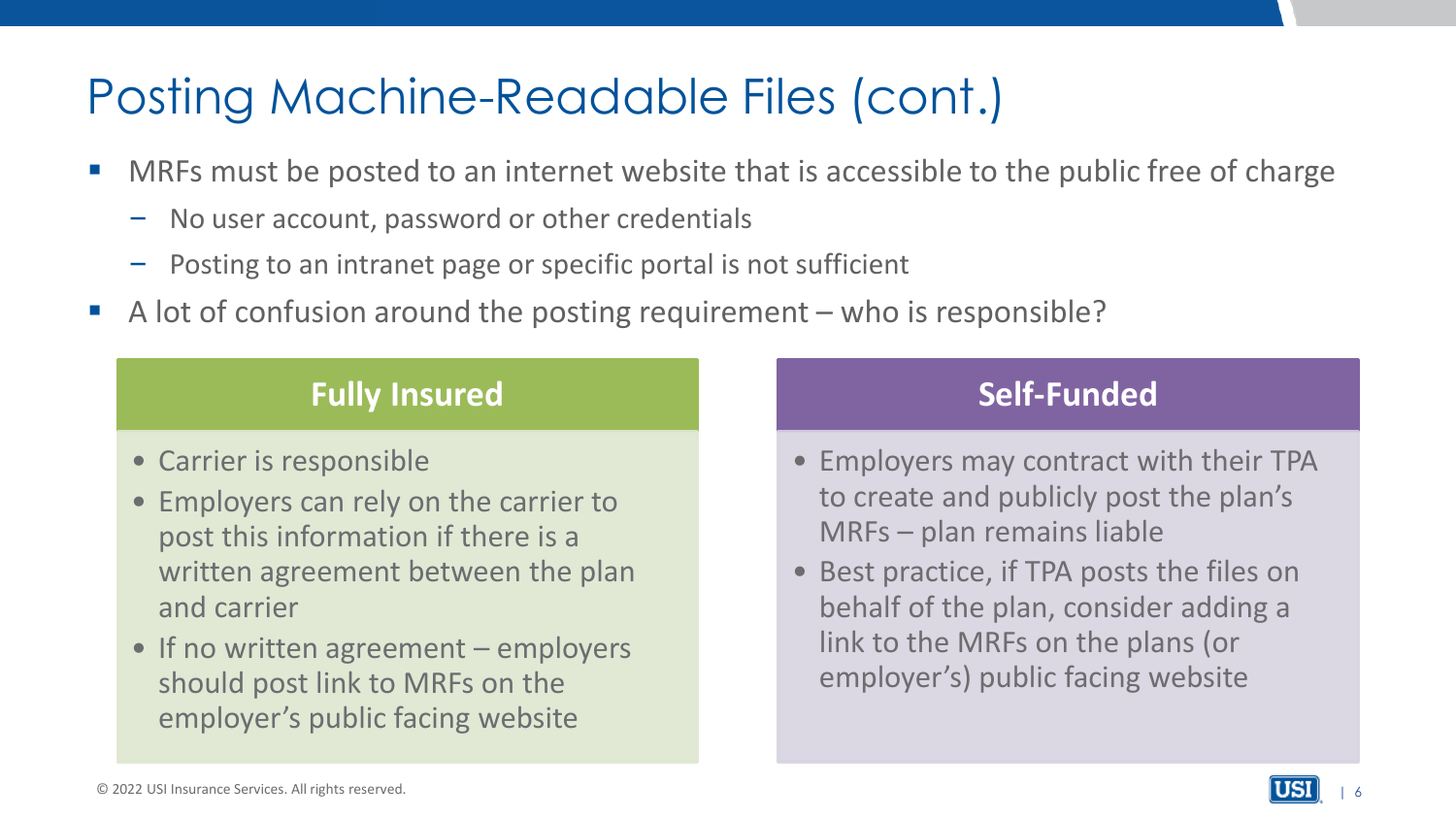# Price Transparency and Comparison Tools

- Applies to all group health plans (including grandfathered plans)
- Plans must provide covered members a disclosure of cost sharing information in advance of receiving care through an internet-based self-service tool, in paper form or by telephone
	- Provided in advance of medical treatment (not after)
	- Must be provided in "plain language" manner calculated to be understood by the average participant
- Initial compliance with respect to 500 identified items and services beginning with the first plan year on or after January 1, 2023
	- Full compliance (all items and services) required beginning with the first plan year on or after January 1, 2024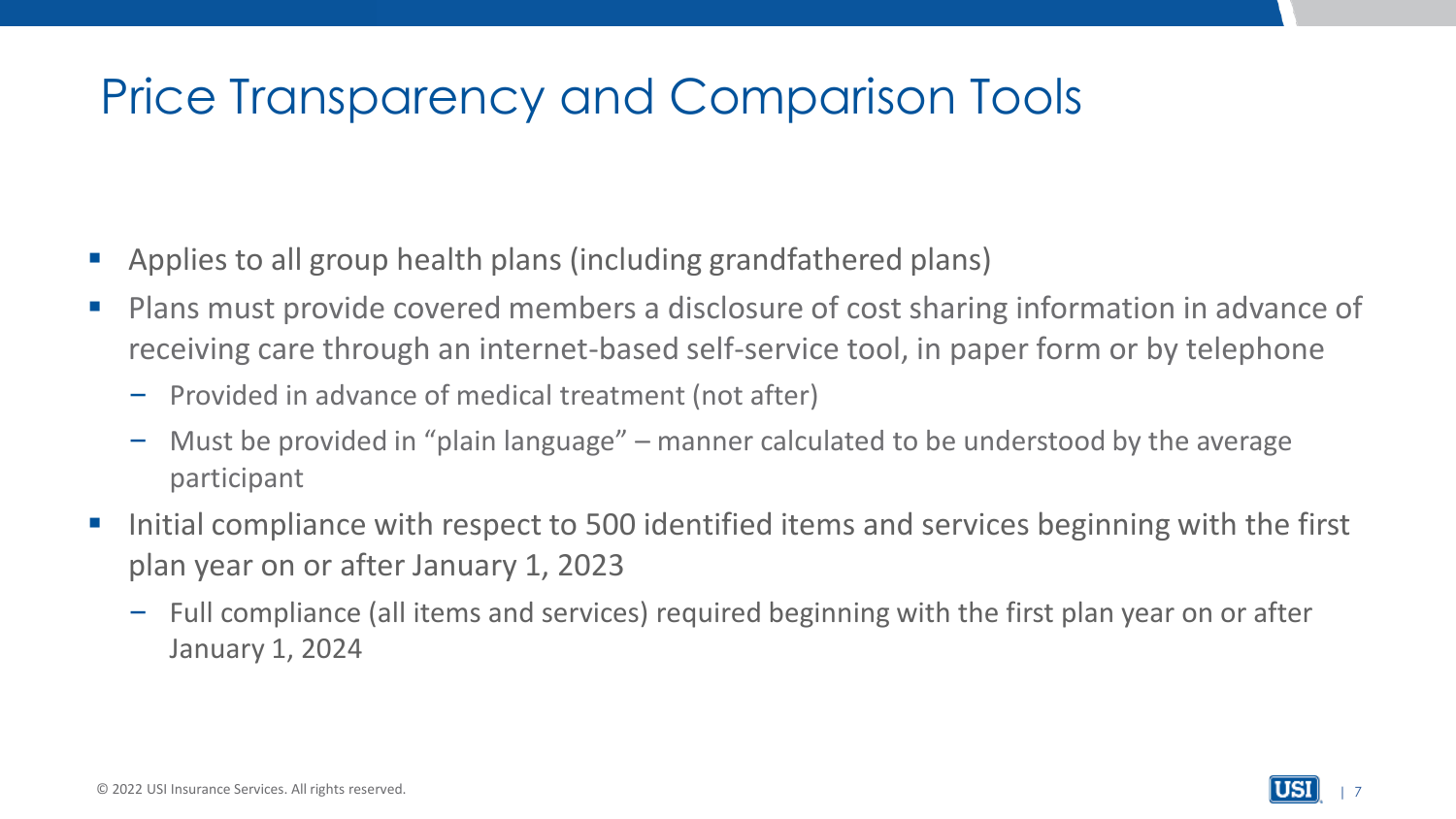# Content Requirement

| Estimated cost sharing                                 | Estimate of member's cost sharing at time request is made                                                       |
|--------------------------------------------------------|-----------------------------------------------------------------------------------------------------------------|
| <b>Accumulated amounts</b>                             | Accumulated amounts of the member's cost sharing already incurred                                               |
| In-network negotiated rates                            | Amount the plan pays in-network provider for the items or service                                               |
| <b>OON allowed amounts</b>                             | Maximum allowed amount that could be paid for the items or service out-of-network                               |
| <b>Bundled payment</b><br>arrangements (if applicable) | Cost-sharing for each item or service within the bundled arrangement                                            |
| Coverage prerequisites                                 | Any requirements (e.g., prior authorization, step-therapy) to satisfy before member<br>receives item or service |
| <b>Disclosure</b>                                      | Disclosure of certain key terms and other information $-\frac{draft \text{ model notice}}{dt}$ available        |

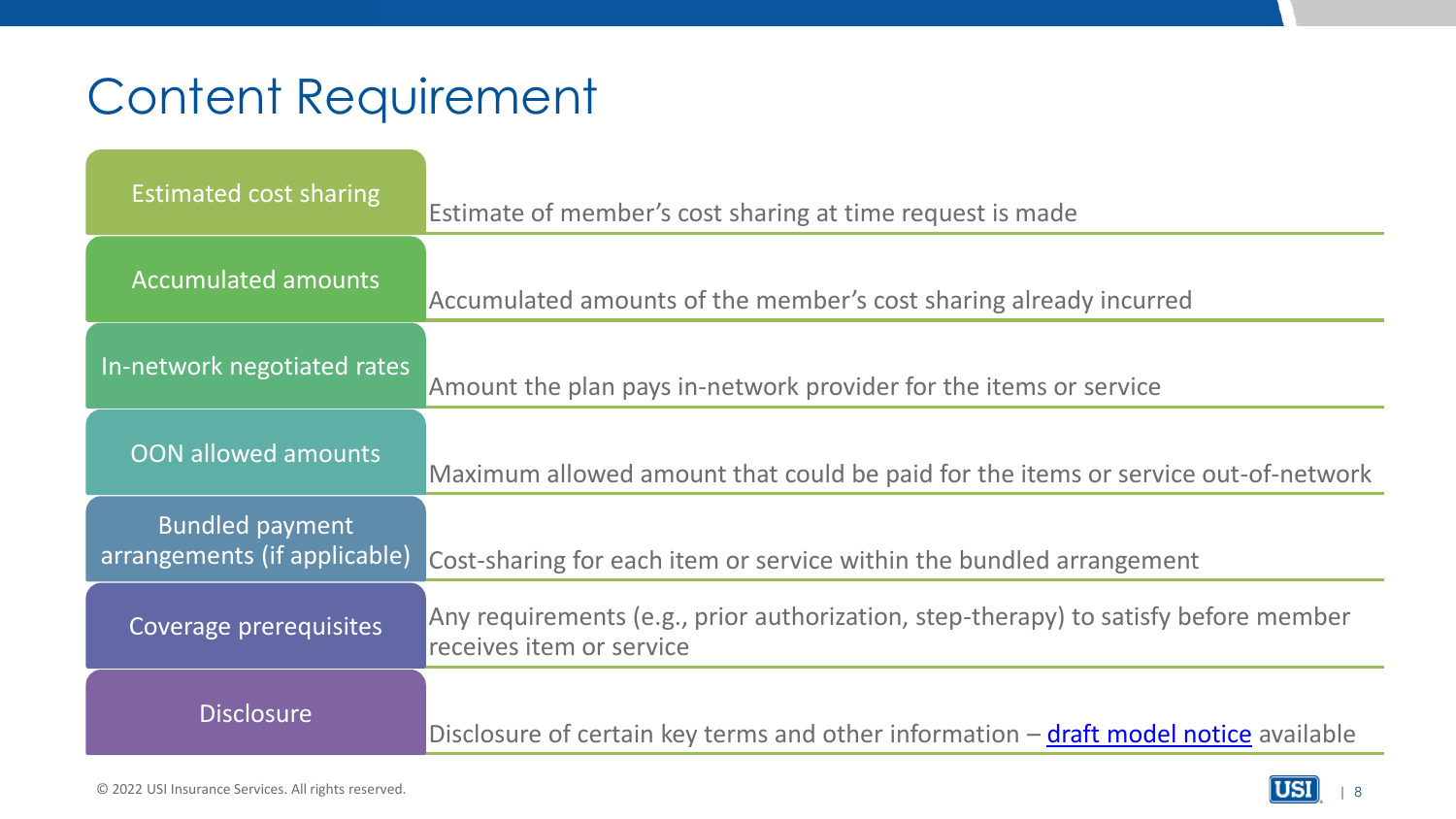# Price Transparency and Comparison Tools (cont.)

Who is responsible?

### **Fully Insured**

- Carrier is responsible
- Employers can rely on the carrier to provide these tools if there is a written agreement between the plan and carrier

### **Self-Funded**

• Employers may contract with their TPA to provide these tools (most do) – plan remains liable

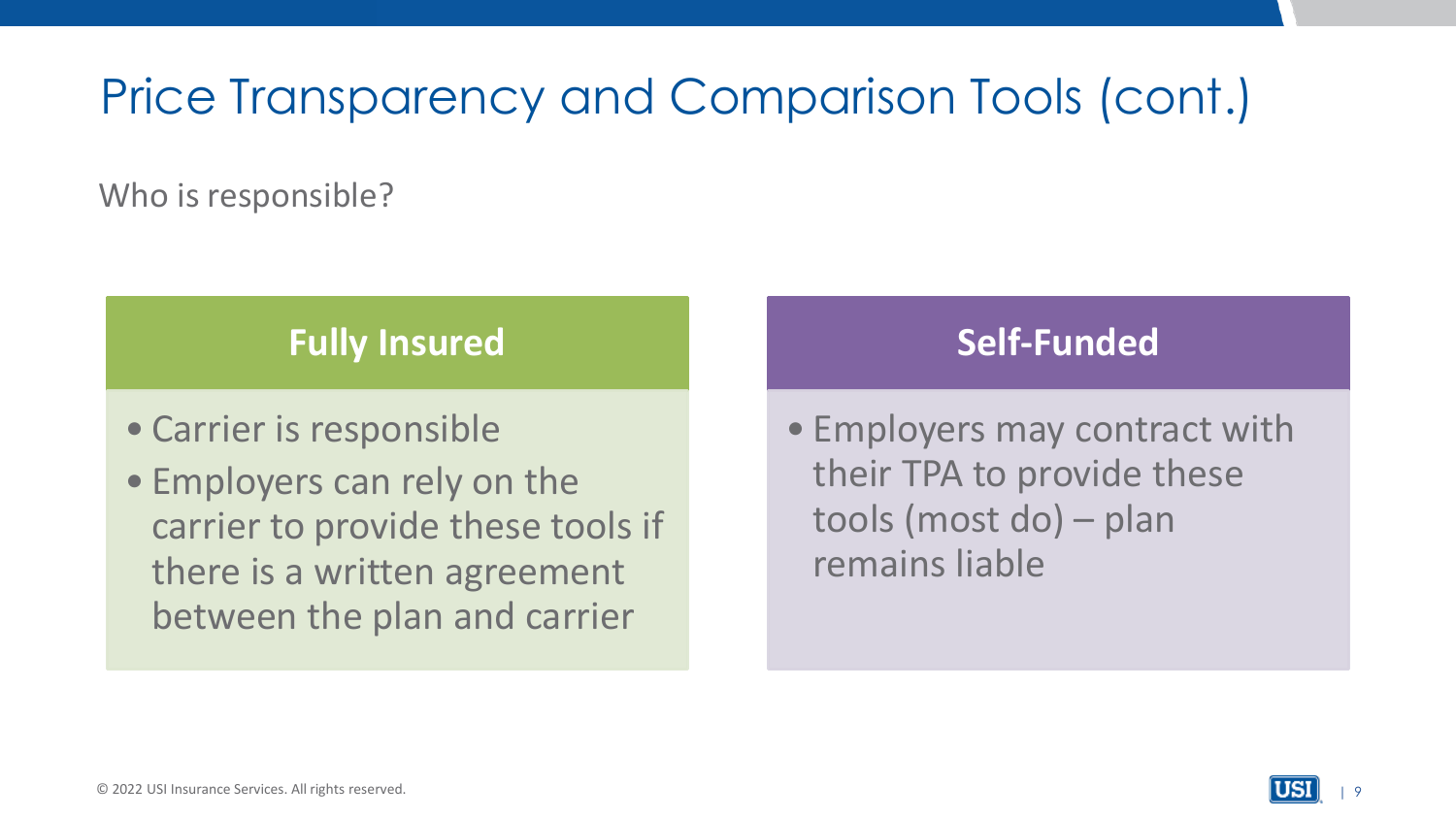### Good Faith Compliance – Safe Harbor

- For both TiC requirements, rules provide for good faith compliance
- A plan or carrier will not fail to comply with these requirements when, acting in good faith and with reasonable diligence:
	- an error or omission in the required disclosure is made, provided the information is corrected as soon as practicable
	- the internet website hosting the MRF files is temporarily inaccessible, provided that the plan or carrier makes the information available as soon as practicable
- Further, when information must be obtained from a third party, the plan or carrier will not fail to comply with this requirement because it relied in good faith on the information provided by the third party, unless it is known (or reasonably should have known) the information is incomplete or inaccurate